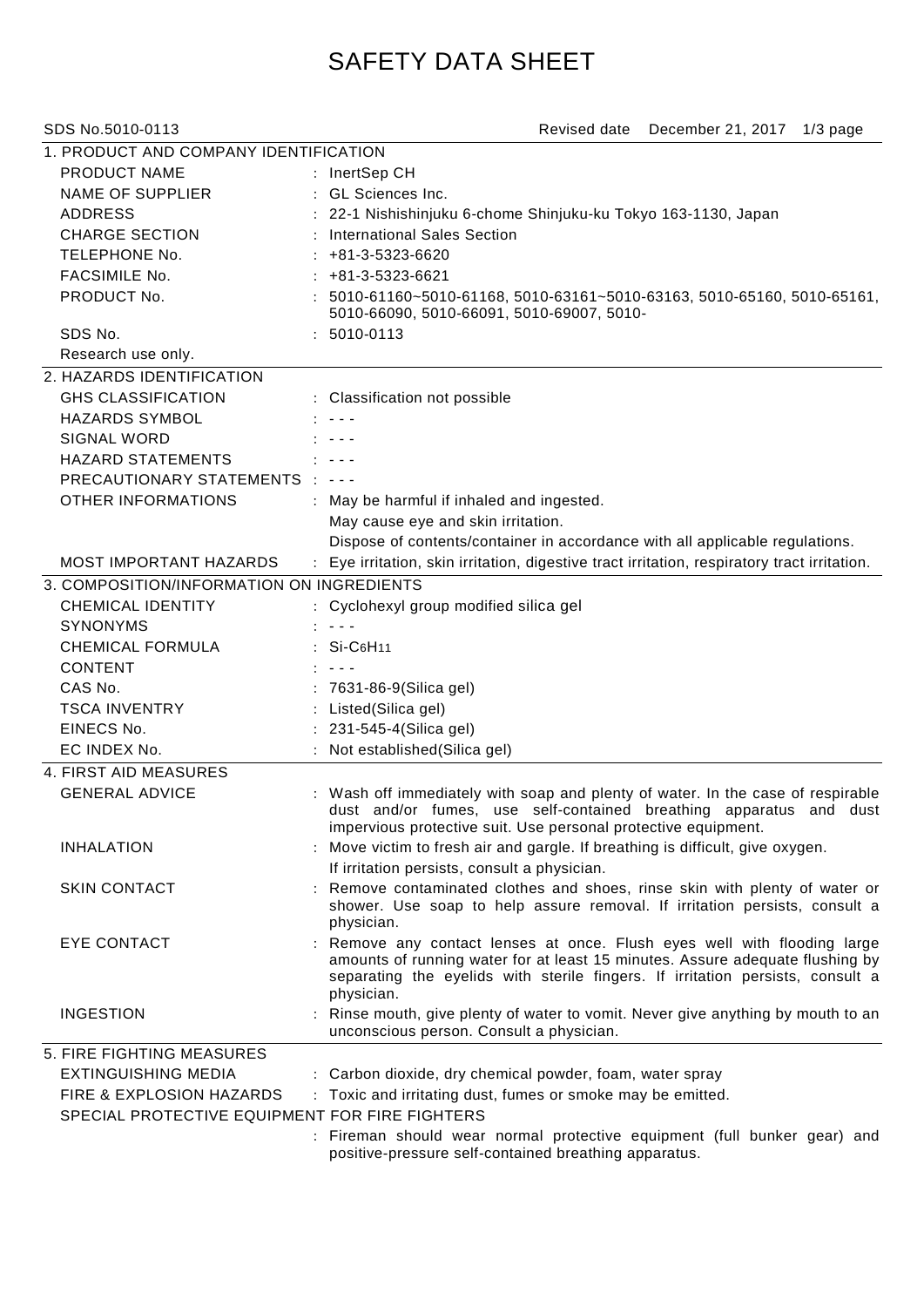| <b>6. ACCIDENTAL RELEASE MEASURES</b>              |                |                                                                                                                                                                                                                                                                                                 |  |  |
|----------------------------------------------------|----------------|-------------------------------------------------------------------------------------------------------------------------------------------------------------------------------------------------------------------------------------------------------------------------------------------------|--|--|
| PERSONAL PRECAUTIONS                               |                | : Remove ignition sources and ventilate the area. In case of insufficient<br>ventilation, wear suitable respiratory equipment. Avoid raising dust and avoid<br>contact with skin and eyes.                                                                                                      |  |  |
|                                                    |                | ENVIRONMENTAL PRECAUTIONS : Prevent spills from entering sewers, watercourses or low areas.                                                                                                                                                                                                     |  |  |
|                                                    |                | Comply with local disposal regulations.                                                                                                                                                                                                                                                         |  |  |
| <b>METHODS FOR CLEANING UP</b>                     | $\ddot{\cdot}$ | Do not touch spilled material without suitable protection. After material is<br>completely picked up, wash the spill site with soap and water and ventilate the<br>area. Pull all wastes in a plastic bag for disposal and seal it tightly. Remove,<br>clean, or dispose contaminated clothing. |  |  |
| 7. HANDLING AND STORAGE                            |                |                                                                                                                                                                                                                                                                                                 |  |  |
| <b>HANDLING</b>                                    |                | : Avoid contact with eyes, skin, and clothing. Avoid prolonged or repeated<br>exposure. Handle this product with appropriate protective equipments.                                                                                                                                             |  |  |
| <b>STORAGE</b>                                     |                | : Store away from sunlight in a cool well-ventilated dry place.<br>Keep container tightly closed.                                                                                                                                                                                               |  |  |
| <b>INCOMPATIBLE PRODUCTS</b>                       |                | : Oxidizers and acids                                                                                                                                                                                                                                                                           |  |  |
| 8. EXPOSURE CONTROL/PERSONAL PROTECTION            |                |                                                                                                                                                                                                                                                                                                 |  |  |
| <b>ENGINEERING MEASURES</b>                        |                | : Use exhaust ventilation to keep airborne concentrations below exposure limits.<br>Use adequate ventilation.                                                                                                                                                                                   |  |  |
| <b>VENTILATION</b>                                 |                | : Local Exhaust ; Necessary, Mechanical(General) ; Recommended                                                                                                                                                                                                                                  |  |  |
| <b>CONTROL PARAMETERS</b>                          |                |                                                                                                                                                                                                                                                                                                 |  |  |
| <b>ACGIH</b>                                       |                | : respirable dust $3mg/m3(silica gel)$                                                                                                                                                                                                                                                          |  |  |
| <b>OSHA PEL</b>                                    |                | 80 mg/m $3\%$ SiO(2)+2 (as amorphous silica)                                                                                                                                                                                                                                                    |  |  |
| <b>NIOSH REL</b>                                   |                | : TWA=6mg/m <sup>3</sup> (as amorphous silica)                                                                                                                                                                                                                                                  |  |  |
| PERSONAL PROTECTION                                |                |                                                                                                                                                                                                                                                                                                 |  |  |
| RESPIRATORY PROTECTION                             |                | : Half or full face piece respirator, self-contained breathing apparatus, supplied<br>air respirator, etc. Use respirators approved under appropriate government<br>standards and follow all regulations.                                                                                       |  |  |
| <b>HAND PROTECTION</b>                             |                | : Safety gloves                                                                                                                                                                                                                                                                                 |  |  |
| <b>EYE PROTECTION</b>                              |                | : Safety glasses(goggles)                                                                                                                                                                                                                                                                       |  |  |
| <b>SKIN PROTECTION</b>                             |                | : Protective clothing                                                                                                                                                                                                                                                                           |  |  |
| 9. PHYSICAL AND CHEMICAL PROPERTIES                |                |                                                                                                                                                                                                                                                                                                 |  |  |
| APPEARANCE                                         |                | : white to pale yellowish-white                                                                                                                                                                                                                                                                 |  |  |
| <b>SHAPE</b>                                       |                | Solid                                                                                                                                                                                                                                                                                           |  |  |
| <b>ODOR</b>                                        |                | Odorless                                                                                                                                                                                                                                                                                        |  |  |
| pH                                                 |                | No data available                                                                                                                                                                                                                                                                               |  |  |
| <b>BOILING POINT</b>                               |                | No data available                                                                                                                                                                                                                                                                               |  |  |
| <b>MELTING POINT</b>                               |                | No data available                                                                                                                                                                                                                                                                               |  |  |
| <b>FLASH POINT</b>                                 |                | No data available                                                                                                                                                                                                                                                                               |  |  |
| <b>FLAMMABILITY</b>                                |                | : No data available                                                                                                                                                                                                                                                                             |  |  |
| <b>AUTOIGNITION TEMPERATURE</b>                    |                | No data available                                                                                                                                                                                                                                                                               |  |  |
| <b>VAPOR PRESSURE</b>                              |                | : No data available                                                                                                                                                                                                                                                                             |  |  |
| SPECIFIC GRAVITY (DENSITY)<br><b>SOLUBILITY IN</b> |                | : No data available                                                                                                                                                                                                                                                                             |  |  |
| Water                                              |                | : Insoluble                                                                                                                                                                                                                                                                                     |  |  |
| Organic solvent                                    |                | Insoluble                                                                                                                                                                                                                                                                                       |  |  |
| PARTITION COEFFICIENT ; n-octanol/water            |                |                                                                                                                                                                                                                                                                                                 |  |  |
|                                                    |                | : No data available                                                                                                                                                                                                                                                                             |  |  |
| DECOMPOSITION TEMPERATURE                          |                | No data available                                                                                                                                                                                                                                                                               |  |  |
| <b>10. STABILITY AND REACTIVITY</b>                |                |                                                                                                                                                                                                                                                                                                 |  |  |
| <b>REACTIVITY</b>                                  |                | : Stable under recommended using and storage conditions.                                                                                                                                                                                                                                        |  |  |
| CHEMICAL STABILITY                                 |                | Stable under recommended storage and using conditions.                                                                                                                                                                                                                                          |  |  |
| <b>CONDITION TO AVOID</b>                          |                | Sunlight, heat, moisture, CO2, oxidizers, acids                                                                                                                                                                                                                                                 |  |  |
| <b>INCOMPATIBLE MATERIALS</b>                      |                | Oxidizers, acids                                                                                                                                                                                                                                                                                |  |  |
| HAZARDOUS DECOMPOSITION PRODUCTS                   |                |                                                                                                                                                                                                                                                                                                 |  |  |
|                                                    |                | : CO, CO <sub>2</sub>                                                                                                                                                                                                                                                                           |  |  |